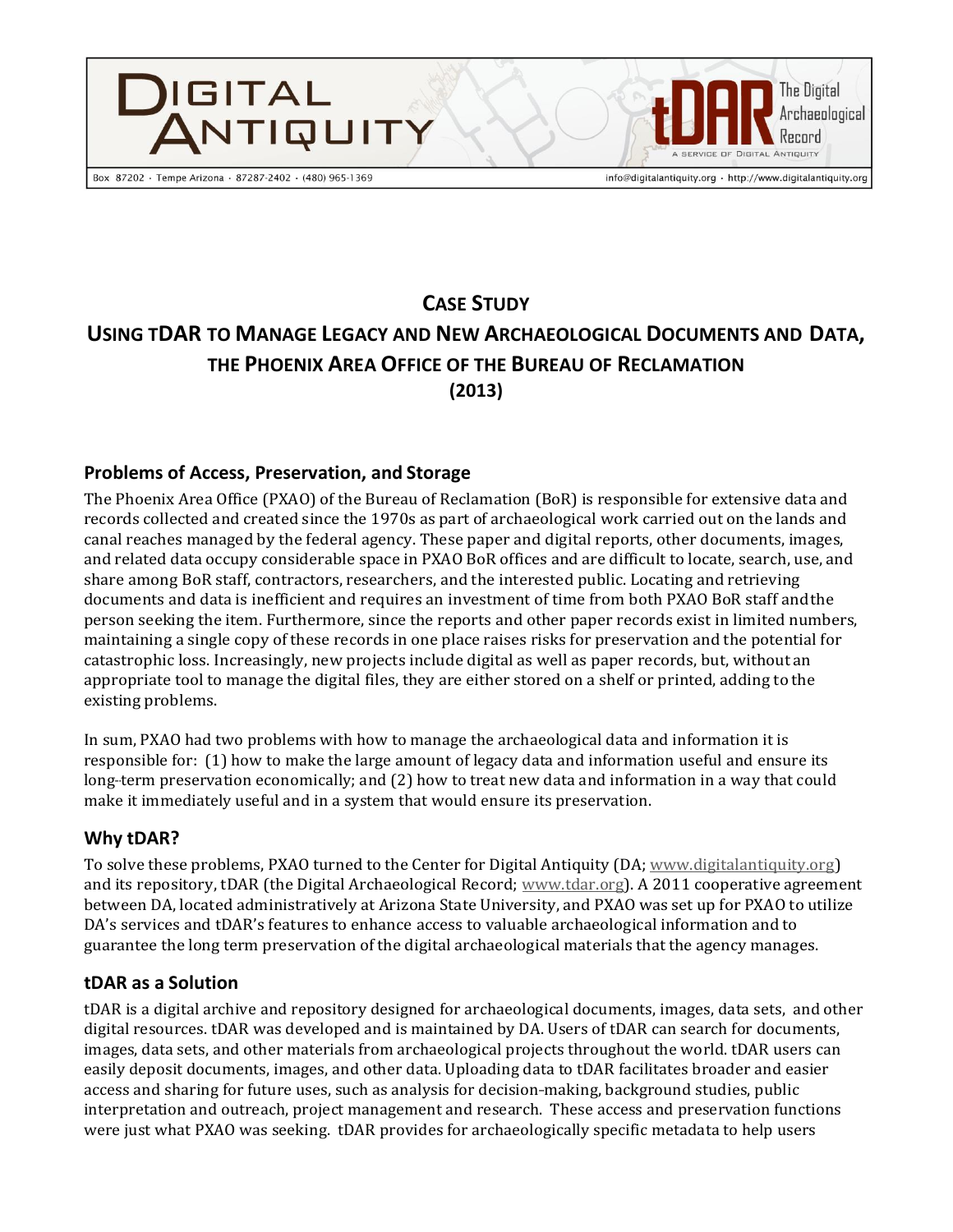manage and locate information efficiently and quickly. It also meets the occasional challenges of restricting access to confidential information, such as specific site locations. By placing data into tDAR, users can ensure that the information will be preserved and accessible in the future as new technologies replace current platforms. Learn more about tDAR's functionality and design at [www.tdar.org.](http://www.tdar.org/)

The PXAO has committed to digitizing their legacy records as a necessary first step in reducing on-site paper storage and increasing the discovery of their records. The ongoing project with the PXAO followed three primary phases: 1) digitization of existing paper records, cataloging, and data entry 2) development of digital curation strategies and standards for on-call and future contracts, and 3) management of digital archive on tDAR.

### **Part 1: Dealing with the Legacy Data and Information**

The PXAO digitized many of the paper records related to its older archaeological project, in particular from various parts of the Central Arizona Project. It was decided to deposit these digitized records in tDAR where they could be organized and managed more easily. The intent is to ensure that the digital materials are curated to meet the needs of PXAO cultural resource staff to care for these resources, as well as to comply with federal regulations governing preservation and management of archaeological data, such as 36 CFR 79 (see the DA briefing statement on this topic and the Cultural Heritage Partners 2012 report describing the requirement http://www.tdar.org/why-tdar/compliance/). The PXAO archaeological collections include some of the most extensive and important archaeological work performed within Arizona during the past century, including:

- The Lower Verde Archaeological Project
- Salt-Gila Aqueduct Archaeological Project
- Roosevelt Dam Archaeological Studies
- Historical Archaeology of Dam Construction Camps in Central Arizona
- Ak Chin Farm Archaeological Project
- Tucson Aqueduct Archaeological Project

Data curators at Digital Antiquity worked with PXAO staff to check the digital documents for completeness and appropriate formatting, accurately describe each document, and organize the digital archive so that documents could be easily retrieved for varioususes.

DA and PXAO staff created a simple workflow to manage the deposit of records into tDAR. Digital documents were sent to DA curators, who reviewed them for accuracy, appropriate formatting, and accessibility. They also ensured that the PDF files were passed through an optical character reader (OCR) program so that they can be easily searched. Curators also reviewed the texts and illustrations to identify confidential information that might need to be redacted or designated as "confidential." When encountered, this information, mainly detailed site location information, was removed using Adobe Acrobat Pro's redaction tools. The full report was marked as confidential in tDAR, and access was restricted to users authorized by PXAO. Finally, digital curators created appropriate descriptive metadata for each file and then uploaded them to tDAR as "Drafts" for the PXAO to review. Once the PXAO reviewed and signed-off on the tDAR records, curators changed the records' status to "active."

The Lower Verde Archaeological Project (LVAP), provides an example of the contents of the PXAO digital archive. This project was a large-scale, four-year data recovery project conducted during the 1990s. The project archives include 38 separate documents: chapters from a final, synthetic volume; detailed, technical chapters from three data reporting volumes; five full technical reports; and several appendices that further